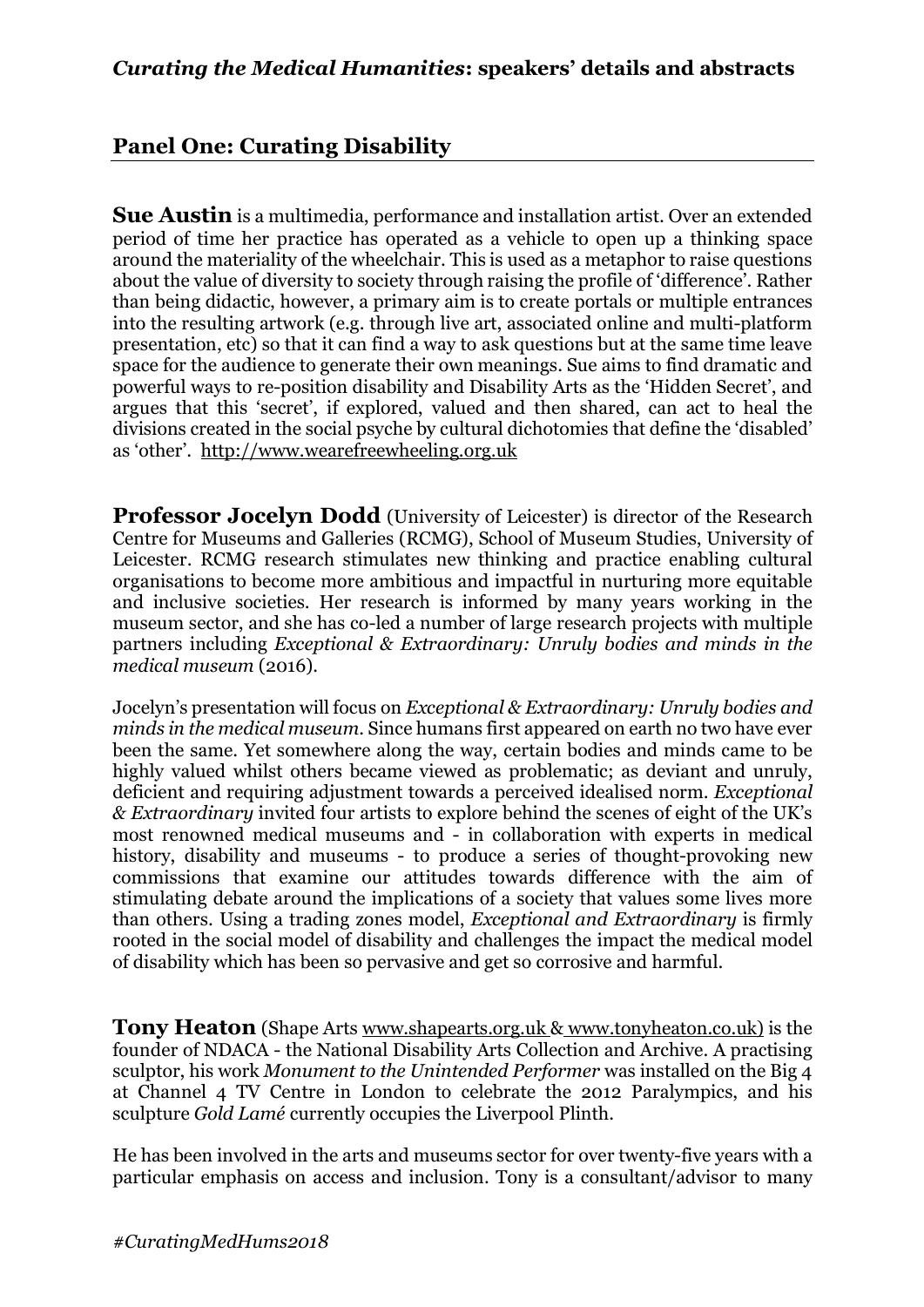major cultural organisations, including the Tate, the British Council, and the Research Centre for Museums and Galleries. Tony was the Chief Executive of Shape Arts from 2008-17, and is currently Chair of Shape Arts.

Within a wider discussion on access and inclusion Tony will share his experience developing the award-winning exhibition *Re-framing Disability: Portraits from the Royal College of Physicians*, which explored a group of portraits from the RCP archive depicting disabled men and women, some of whom earned a living exhibiting themselves to the public. Tony will also highlight work by disabled artists in museums including a site-specific performance by artist Aaron Williamson, commissioned by Shape Arts and The Arts Catalyst for the *Labyrinth of Living Exhibits* at the Hunterian Museum in 2011; and Yinka Shonibare's video *Effective, Defective, Creative* (2000), displayed in the Science Museum in 2012.

**Katherine Ott,** PhD, is a curator in the Division of Medicine and Science at the Smithsonian Institution's National Museum of American History in Washington, D.C. Over her twenty-year career, she has curated exhibitions on HIV and AIDS, polio, acupuncture, Special Olympics, and disability, among other subjects and collected a range of artifacts, from 1930s tactile models for the Blind and artificial skin to electroencephalography devices (EEG) and a necktie advertising Viagra. She is presently documenting curandero practices in the Southwest and tweets @amhistcurator.

Over time, collecting and exhibiting the history of medicine can feel similar to being a car mechanic who can more-or-less fix an electric driverless car but owns a 1969 Dodge Charger. There is tension between the constant stream of new information, theory, and tools and the familiar, beloved ride that brought us into the field. The cultural contingency of facts and concepts related to diagnosis, trauma, disability, body integrity, and sexuality, makes the work exciting, humbling, and sometimes intimidating. For example, in 1977, The National Museum of American History mounted "Triumph over Disability," a title that perfectly captured the take-away message. The main label for the recently opened exhibition to mark the 50<sup>th</sup> anniversary of Special Olympics begins, "Segregation takes many forms." The path from one to the other grew out of questions about who matters, who has authority, how many simultaneous truths can an audience handle, the interpretive flexibility of objects, what is healthy, and what is normal. Katherine's presentation will discuss how the application of critical disability studies to curatorial work influences interpreting medical history by both side-lining the medical "fix-it" model of understanding bodily difference and analysing the aesthetics of the context and use of medical material culture.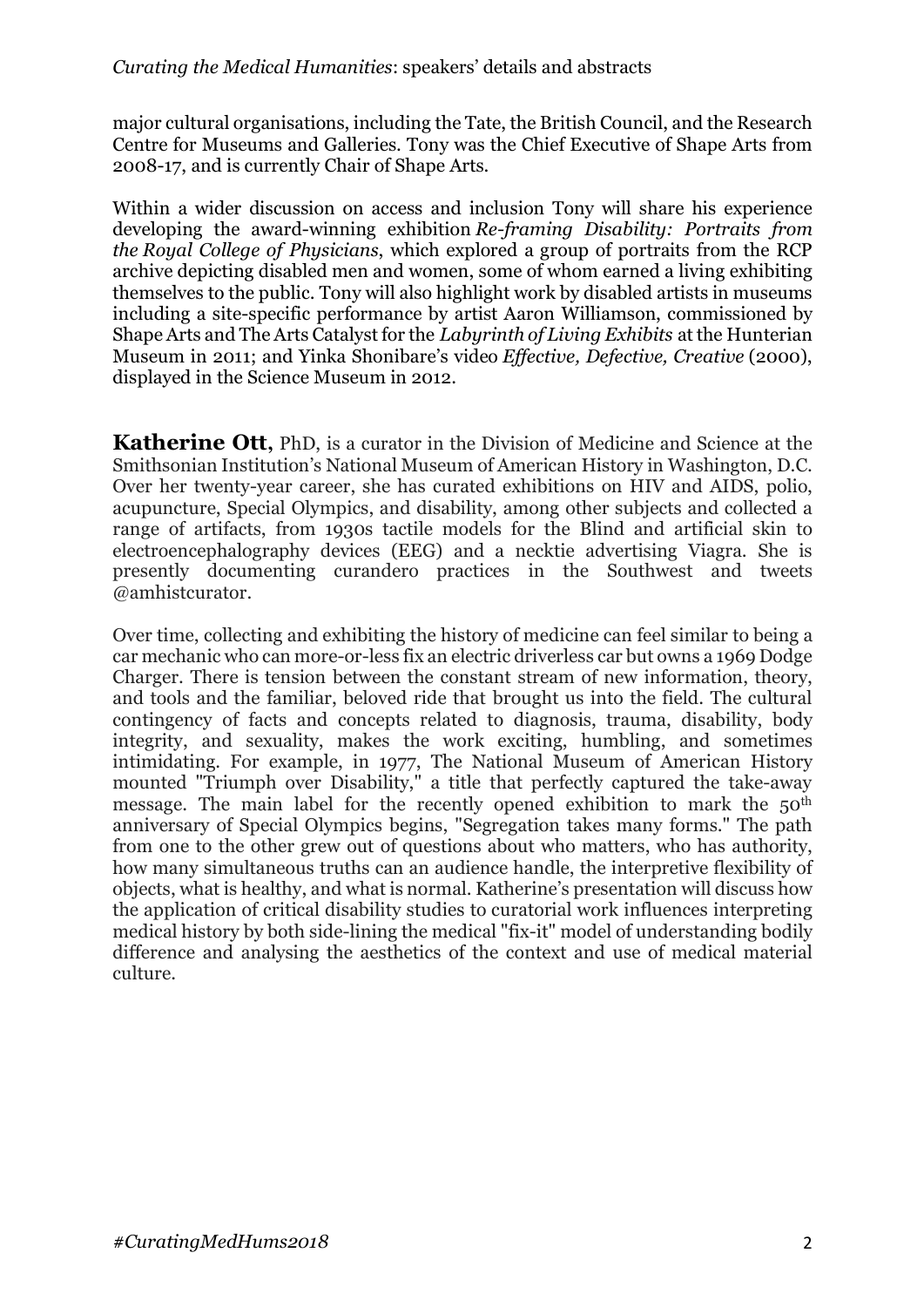## **Panel Two: Curating Mental Health**

**Sam Curtis** (http://www.scurtis.co.uk) is an artist and curator based in London. He currently works as a curator at the Bethlem Gallery situated within the Bethlem Royal Hospital, the gallery supports artists with lived experience of mental illness. Sam graduated from Goldsmiths MFA programme in 2008 and has exhibited across the UK, Europe and the USA. His work is represented by Division of Labour.

Sam will be discussing recent curatorial project **Our Future Likes** at Bethlem Gallery, which explores the lives we live on and off-line. The exhibition reveals how some artists and young people in our society are taking the lead, creating art that explores how we can make the internet a more positive and contemplative space and aims to provide a platform for the voices, views and experiences of young people in relation to life online and its impact on their mental health. Artists have worked with young people on psychiatric wards, from local schools and from local groups to develop a diverse variety of contributions around the exhibition theme.

As well as giving his perspective on some of the workshop's research questions, Sam will discuss models of socially engaged and participatory art practice in relation to coproduction and some of the ethical challenges around people in psychiatric care participating in art-based projects that aim to provide a public space for their voices, expressions and ideas.

**Jane Fradgley** (http://janefradgley.com). Jane Fradgley is a visual artist, poet and art director with a fashion and tailoring background who studied her MA at St Martin's School of Art. Among her widely exhibited bodies of work is a project created in 2012, called *held.* Originally commissioned by Guy's and St Thomas' Charity, for an exhibition at Guy's Hospital, the work explores the nature of *strong clothing,* used in past treatments for psychiatric patients. Having personal experiences of psychiatric care, and a lifetime interest in clothing, Jane used photography to interpret a collection of such garments archived at Bethlem and her series now sits in the permanent collection of the Bethlem Museum of the Mind.

Jane will reflect upon the journey of *held* from commission and research to challenges and positive outcomes: through exhibiting and working with curators in art, health and museum settings; the engagement with a wide range of audiences; the project informing and inspiring those working in various academic and creative disciplines and also the impact on her own practice.

**Victoria Tischler** PhD is a chartered psychologist and associate fellow of the British Psychological Society. She has over 25 years' experience in the mental health field, in academia, the charity sector, and in statutory services. Victoria's research focuses on creativity and mental health. She leads a number of projects that develop and evaluate visual arts and multi-sensory interventions for older people with a focus on dementia.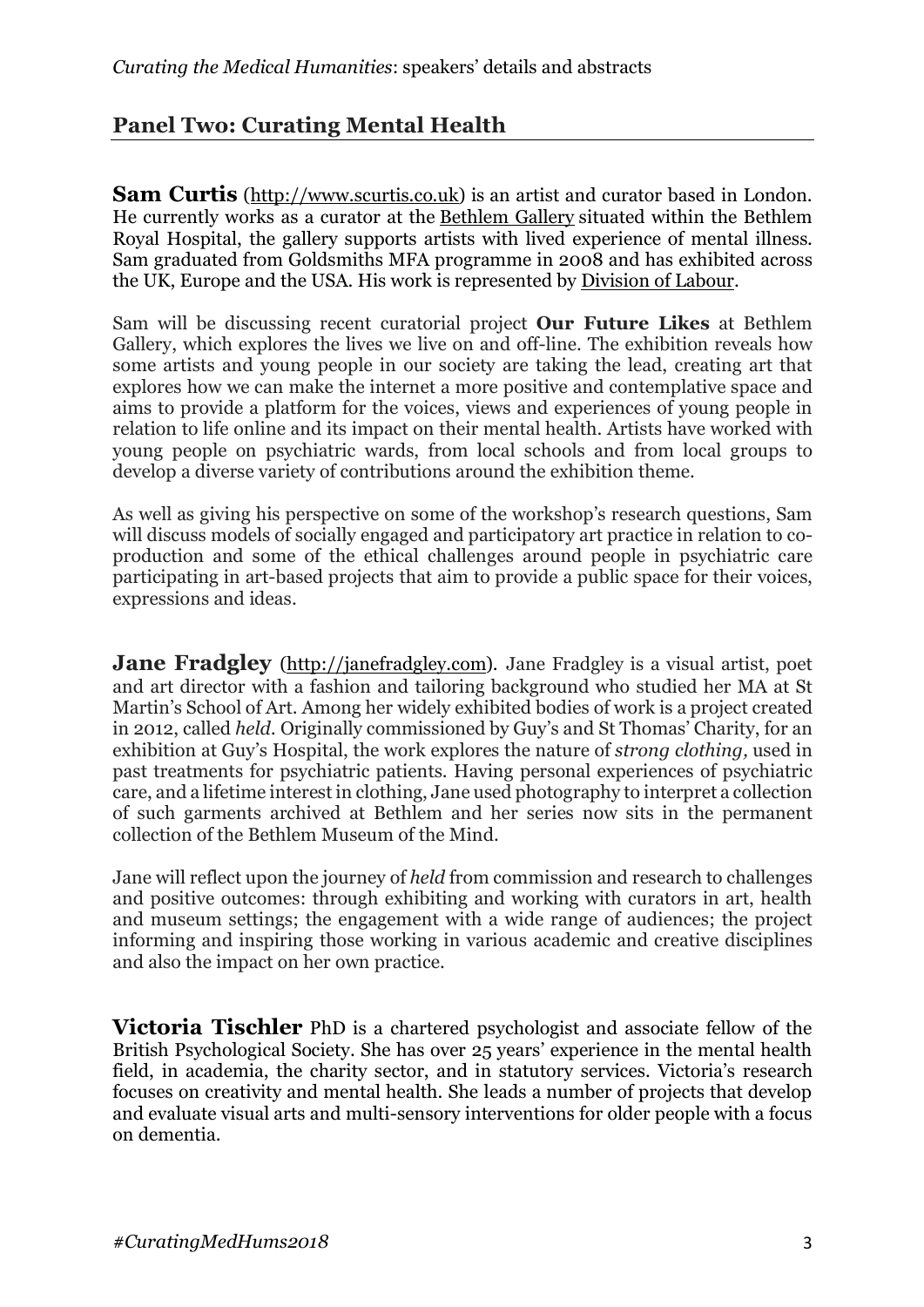## *Curating the Medical Humanities*: speakers' details and abstracts

She is an experienced doctoral supervisor and external examiner with considerable expertise in public engagement, knowledge transfer and consultancy. She is particularly interested in developing, curating and commissioning art and mental health activities. She is executive editor for the journal *Arts and Health,* a Trustee for *Paintings in Hospitals*, and a member of *PS/Y*, an arts, curating and research collective. She regularly acts as a media consultant and presenter on art and mental health issues. Victoria tweets at **@**victischler.

Victoria's presentation, *Art in the Asylum: communities and controversies,* explores engagement with mental health staff and service users as part of the *Art in the Asylum* exhibition (Djanogly Gallery, 2013). The exhibition explored the therapeutic and diagnostic use of art in mental health settings from 1830s to the 1970s, also investigating the influence of 'asylum art' on art historical movements such as Surrealism and Expressionism. This included art collected and celebrated by professionals in mental health contexts, work thought to decipher the psyche and made by those deemed mentally ill, and the work of established artists that was inspired and influenced by mental distress.

The development of the exhibition was an interdisciplinary, historical exploration of art created in asylums, and all artists featured were deceased. The project engaged the public, including professionals and those who use mental health services via an events programme where topics such as Electro Convulsive Therapy (ECT), Cognitive Behavioural Therapy (CBT) and art therapy were considered.

Whilst the exhibition and associated events were largely positively received by a wide range of visitors, controversies regarding the choice of work, the ethical framework within which it was created and acquired, and wider issues about inclusion, language and 'good practice' were raised. The presentation will reflect upon this and the inherent tension of projects such as *Art in the Asylum* that consider sensitive and complex topics and that traverse academic, curatorial and public engagement spheres.

**Solomon Szekir-Papasavva** is the Engagement Officer for Wellcome Collection's Art and Health collections, a grouping of artistic and archival material created in healthcare contexts.

Solomon has been working with artists affected by health issues, practicing and trainee art therapists, and the arts in health research community to stimulate the exploration and research of the collections, and to challenge how Wellcome Collection manages and interprets this material. Solomon comes from an education and museum engagement background, and has worked with a mix of audiences in Japan, Brazil and across the UK. He has led programmes for The Institute of Sexology at Wellcome Collection and Bloomsbury Festival.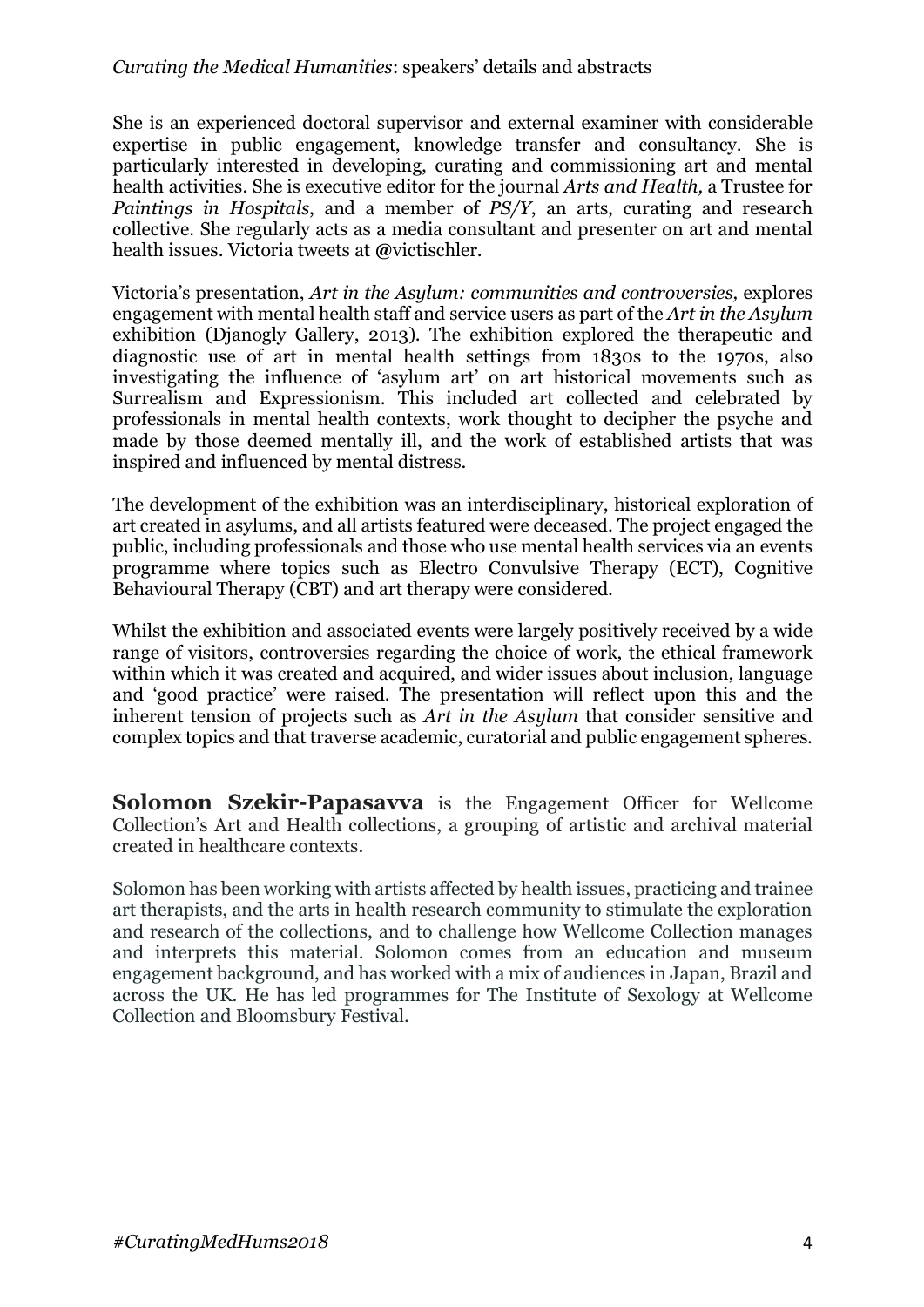## **Panel Three: Curating Medicine**

**Sophie Goggins** is the Curator of Biomedical Science at National Museums Scotland in Edinburgh. She led on the biomedical content in the award-winning new Science and Technology galleries, which opened in 2016. Her research interests include patient voice and prosthetics. She tweets at **@**sophgoggs.

Medical objects have been used to tell clinical, technical and personal stories in museums. Sophie's presentation will reflect on the ways prosthetics, asthma, genetics, and the users of these medical technologies have been represented in recent projects at National Museums Scotland, using methods of co-production. In our new displays we aren't seeking to erase the voice of medical professionals but are looking to redress the balance by including the voices of patients and users of the medical technology in our collections. This balancing act between clinicians, patients, users and our other audiences has its own challenges. How can we responsibly display medical objects and portray their users in the museum? And whom are we displaying them for?

**Natasha McEnroe** is the Keeper of Medicine at the Science Museum in South Kensington, London. Her previous post was Director of the Florence Nightingale Museum, and prior to this was Museum Manager of the Grant Museum of Zoology and Comparative Anatomy and Curator of the Galton Collection at University College London. From 1997 – 2007, she was Curator of Dr Johnson's House in London's Fleet Street and has also worked for the National Trust and the Victoria & Albert Museum. Natasha was co-editor of *The Hospital in the Oatfield – The Art of Nursing in the First World War* (2014). Natasha's Twitter handle is @natashamcenroe.

**Dr Katy Barrett** is Curator of Art Collections at the Science Museum, London. Previously she was Curator of Art, pre-1800, at Royal Museums Greenwich, and has held various posts at the Whipple Museum for the History of Science in Cambridge, the Natural History Museum, the British Museum, the Pitt Rivers Museum in Oxford and the National Gallery, London. She has higher degrees in History of Art and History of Science, and is active on social media as @SpoonsonTrays. Katy has co-authored *The Sun: One Thousand Years of Scientific Imagery* due in Autumn 2018.

Natasha and Katy will co-present a paper titled 'Peopling the Medicine Galleries at the Science Museum'. In autumn 2019 the Science Museum will open a suite of five new Medicine galleries. Occupying most of the first floor of the South Kensington site, this will create the largest medical museum in the world, within an existing science museum with established audiences. Medicine sits interestingly within this broader science context, where visitors arguably have clearer personal histories of medicine: their 'medicine capital' is higher than their 'science capital'. Yet, medicine is as much cultural as scientific, requiring different approaches and interpretation.

The new galleries have a major focus on representation, allowing audiences to see themselves in the faces associated with medical stories. In this paper, two members of the team will look at different approaches to peopling the spaces: at how controversial objects have been approached and incorporated; and at a series of portrait photographs developed with a high-profile artist and a participation project. We will